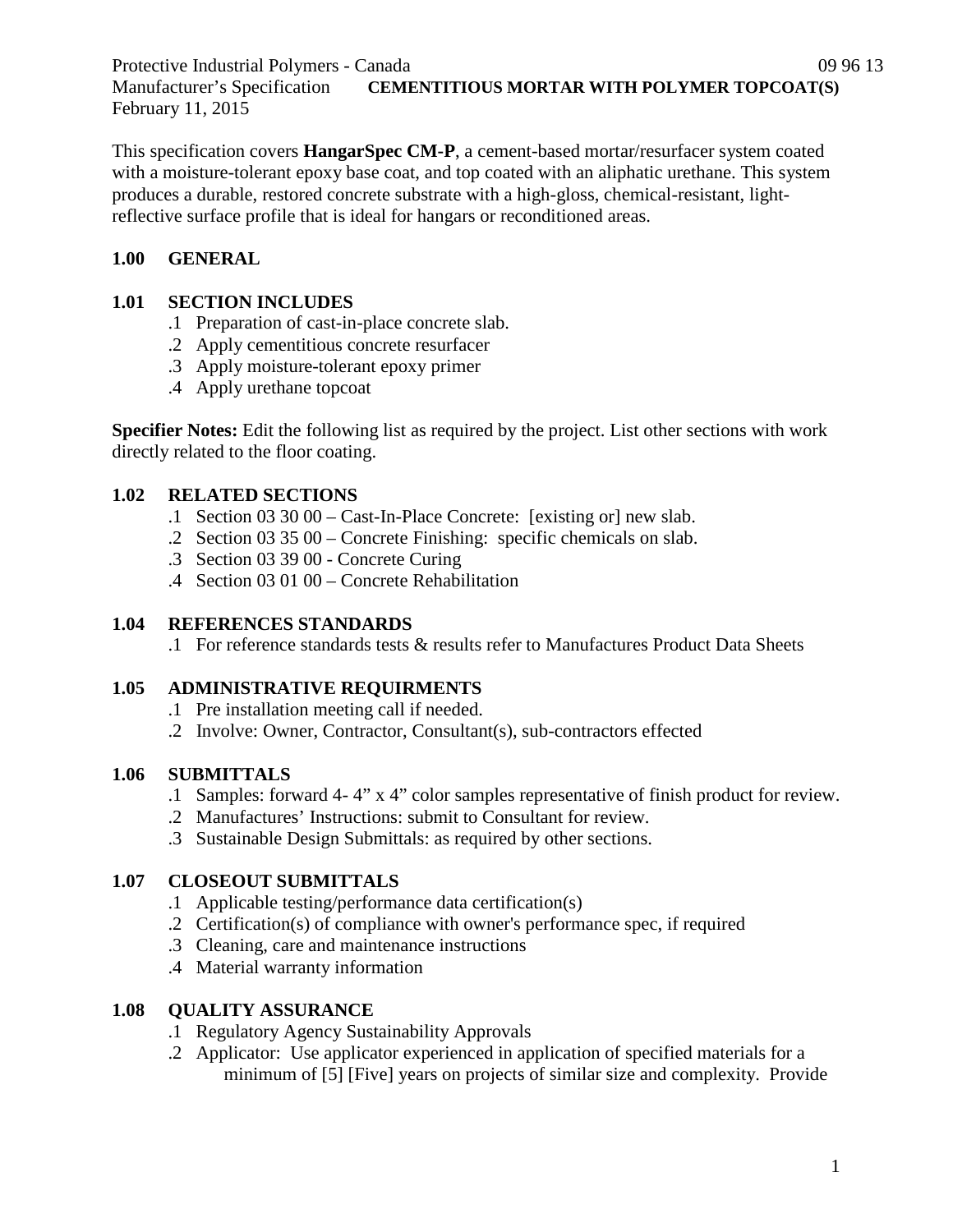Manufacturer's Specification **CEMENTITIOUS MORTAR WITH POLYMER TOPCOAT(S)** February 11, 2015

> list of completed projects including project name and location, name of architect, name of material manufacturer, and approximate quantity of materials applied.

.3 Applicator's Personnel: Employ only persons trained for application of specified materials.

#### **1.09 DELIVERY, STORAGE, AND HANDLING**

- .1 Delivery: Deliver materials to site in manufacturer's original, unopened containers and packaging, with labels clearly identifying product name, manufacturer, batch or lot number, and date of manufacture. Do not store in direct sunlight or high heat conditions.
- .2 Packaging Waste Management
- .3 Storage:
	- .1 Store materials in accordance with manufacturer's instructions.
	- .2 Keep containers sealed until ready for use.
	- .3 Do not subject material to excessive heat or freezing; do not apply material that has been subjected to excessive heat or freezing. Material subjected to excessive heat or freezing shall be separated from inventory and destroyed by mixing all three components. The solid reacted product shall be disposed of in environmentally sound and regulatory compliant manner.
	- .4. Shelf life: 1 year after date of manufacture, in unopened containers, under normal conditions.
- .4 Handling: Protect materials during handling and application to prevent damage or contamination.
- .5 Condition materials for use to  $65^{\circ}F 75^{\circ}F (18^{\circ}C 24^{\circ}C)$  for 24 hours prior to application.

# **1.11 SITE CONDITIONS**

- .1 Ambient Conditions
	- .1 Do not apply materials if floor or air temperature is below 65°F (18°C).
	- .2 Do not apply materials if relative humidity is above 85 percent or within 5º of dew point at time of application.

### .2 Existing Conditions

- .1 Utilities, including electric, water, heat and finished lighting to be supplied by General Contractor.
- .2 Maintain room temperature between  $65^{\circ}F 75^{\circ}F (18^{\circ}C 24^{\circ}C)$  for 48 hours before, during and 48 hours after installation, or until cured.
- .3 At the time of application ensure the minimum substrate temperature is above  $60^{\circ}$ F (15<sup>o</sup>C) and the substrate temperature is 5<sup>o</sup>F (3<sup>o</sup>C) above the measured dew point at the time of application.
- .4 Erect suitable barriers and post legible signs at points of entry to prevent traffic and trades from entering the work area during application and cure period of the floor.
- .5 Protection of finished floor from damage by subsequent trades shall be the responsibility of the General Contractor.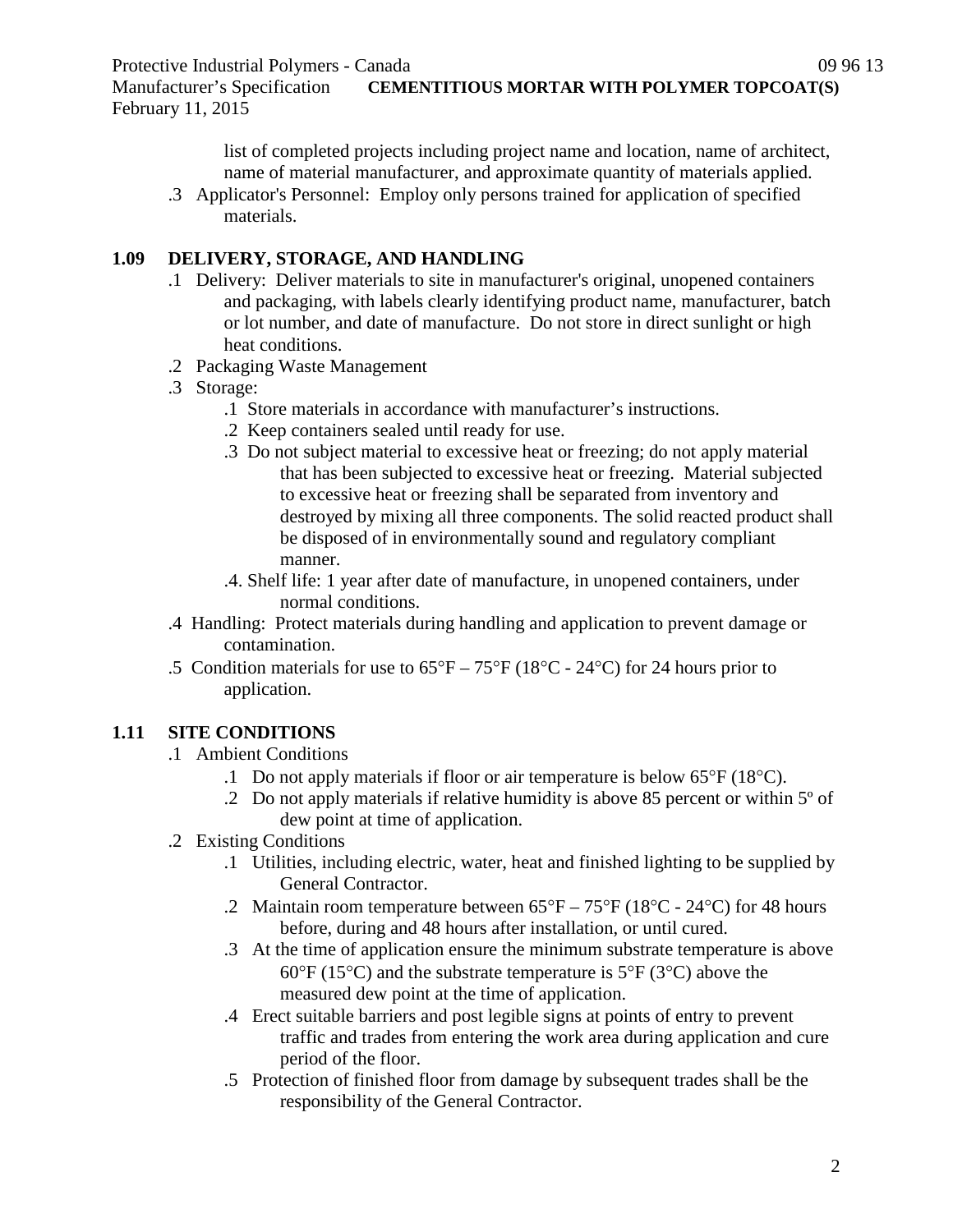#### **1.12 MANUFACTURER WARRANTY**

- .1 Provide warranty covering materials for a period of [1] [one] year after date of installation
- .2 Installer to provide suitable warranty covering workmanship

#### **2.00 PRODUCTS**

#### **2.01 MANUFACTURER**

- .1 Protective Industrial Polymers Canada [www.protectpoly.com](http://www.protectpoly.com/) (866) 361-3331
- .2 377 Highland Park, Cambridge, ON N3H 3H8
- .3 Brian England, CTR, CSC National Architectural Specialist Canada. (416) 836-1718

### **2.02 MATERIALS**

- .1 Protect Level-Cast Cementicious Resurfacer
- .2 Protect 1200 WR Moisture-Tolerant Epoxy Primer
- .3 Protect 2000 UR Urethane Topcoat

#### **2.03 QUALITY CONTROL**

- .1 Tests and Inspections: as required by Manufacturer.
- .2 Non-Conforming Work: remove immediately and dispose off site.
- .3 Coordination of Other Tests and Inspections

### **3.00 EXECUTION**

### **3.01 APPLICATOR**

.1 Must be a recognized contractor of Protective Industrial Polymers

### **3.02 EXAMINATION**

- .1 Substrate:
	- .1 Free of curing membranes, silicate surface hardener, paint, or sealer and be structurally sound.
	- .2 If you suspect concrete has been treated or sealed, proceed with complete removal process.
	- .3 Consult your PIP representative for further instruction if silicate hardeners or membranes have been utilized.
- .2 Moisture:
	- .1 Use only if the concrete has a maximum internal relative humidity of 85% using ASTM F2170.
- .3 Vapour / Contamination:
	- .1 Testing for MVT does not guarantee against future problems.
	- .2 If there is no known vapor barrier or the vapor barrier is inadequate, there is an elevated risk of bond failure.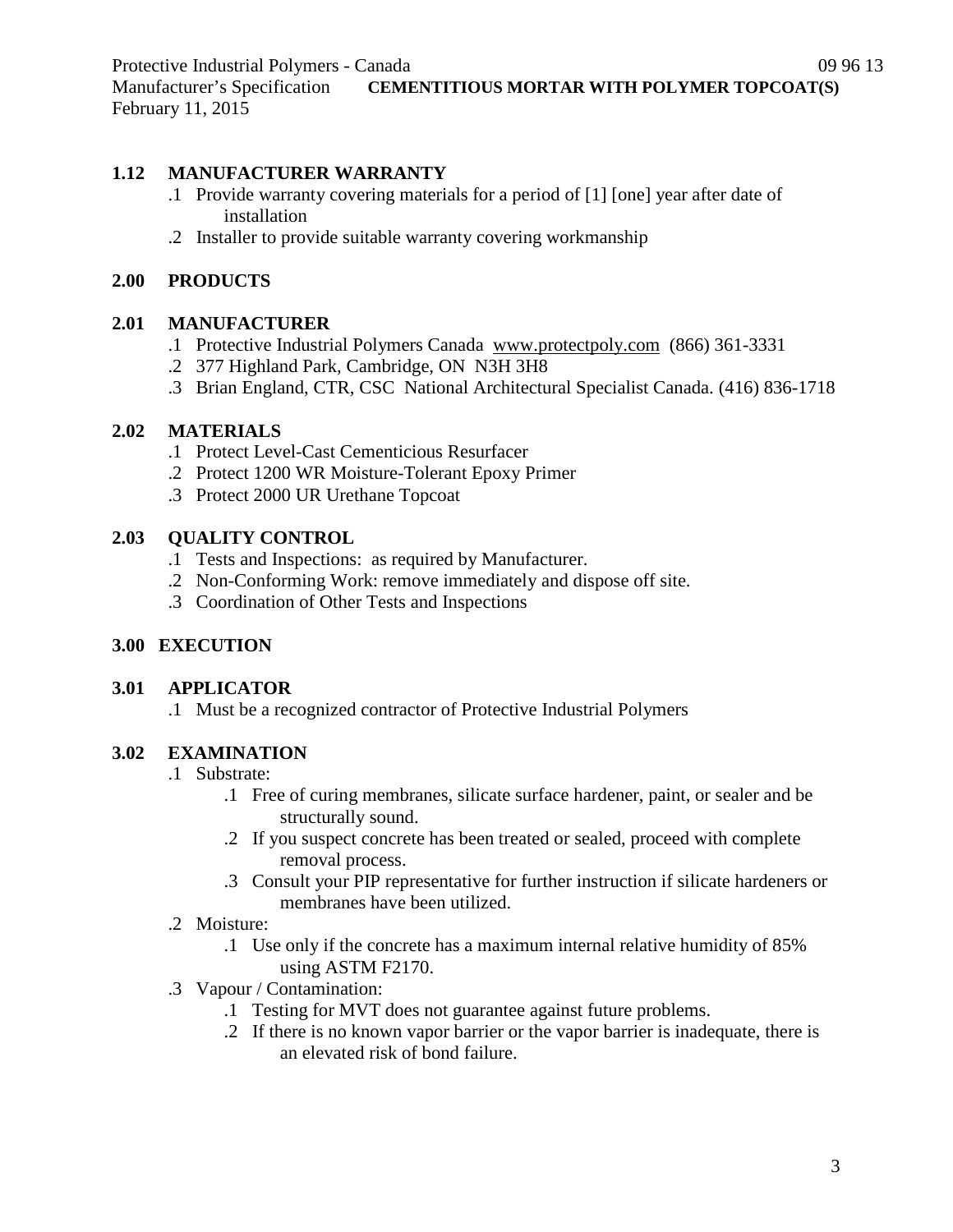Manufacturer's Specification **CEMENTITIOUS MORTAR WITH POLYMER TOPCOAT(S)** February 11, 2015

- .3 Other factors including the migration of oils, chemicals, excessive salts, or Alkali Silica Reaction (ASR) from the concrete from may also elevate the risk of adhesion difficulties.
- .4 Consult your PIP representative or refer to specifications for approved moisture mitigation treatments.
	- .1 [Protect VM-CS](http://www.protectiveindustrialpolymers.com/Upload/Canadian%20Specs/Moisture%20Mitigation%20Spec%20-%20VM-CS%20(CANADIAN).pdf)
	- .2 [Protect 1300 MVR](http://www.protectiveindustrialpolymers.com/Upload/Canadian%20Specs/Moisture%20Mitigation%20Spec%20-%201300MVR%20(CANADIAN).pdf)
	- .3 [Protect UC](http://www.protectiveindustrialpolymers.com/Upload/Canadian%20Specs/Moisture%20Mitigation%20Spec%20-%20UC%20(CANADIAN).pdf)
- .4 Temperature:
	- .1 During the application and cure of the coating, the substrate temperature, material temperature and room conditions must be maintained between 18˚C (65˚F) and 32˚C (90˚F).
- .5 Humidity:
	- .1 Relative Humidity (RH) should be limited to 30-80%.
	- .2 DO NOT apply coatings unless the surface temperature is more than five degree over the dew point.

# **3.03 PREPARATION**

- .1 Remove surface dirt, grease, oil, and contaminates by detergent scrubbing and rinse with clean (clear) water.
- .2 Mechanical Preparation: Blasting or grinding the surface is the preferred method of preparation.
- .3 The success of industrial diamond grinding as a concrete preparation method will vary depending on technique and the hardness of the concrete.

# **3.04 JOINTS**

- .1 All non moving joints (control joints) may be filled with a semi-rigid joint compound such as Protect JF-Epoxy or Protect JF-Polyurea.
- .2 Construction joints may need to be re-built and re-cut depending on conditions.
- .3 Isolation or expansion joints should be left uncoated.

# **3.05 MIXING**

- .1 Mix material in appropriate vessel as stated in the product's corresponding Technical Data Sheet.
- .2 Mix material as directed in the product's corresponding Technical Data Sheet.

# **3.06 APPLICATION EQUIPMENT**

- .1 Protective equipment and clothing as called for in the MSDS
- .2 Jiffy® Mixer Blade model ES
- .3 Clean container for mixing material
- .4 Low speed high torque drill motor
- .5 High quality short nap roller covers  $\frac{1}{4} \frac{3}{8}$  inch nap
- .6 Application squeegee
- .7 Screed or Cam Rake
- .8 Loop and porcupine roller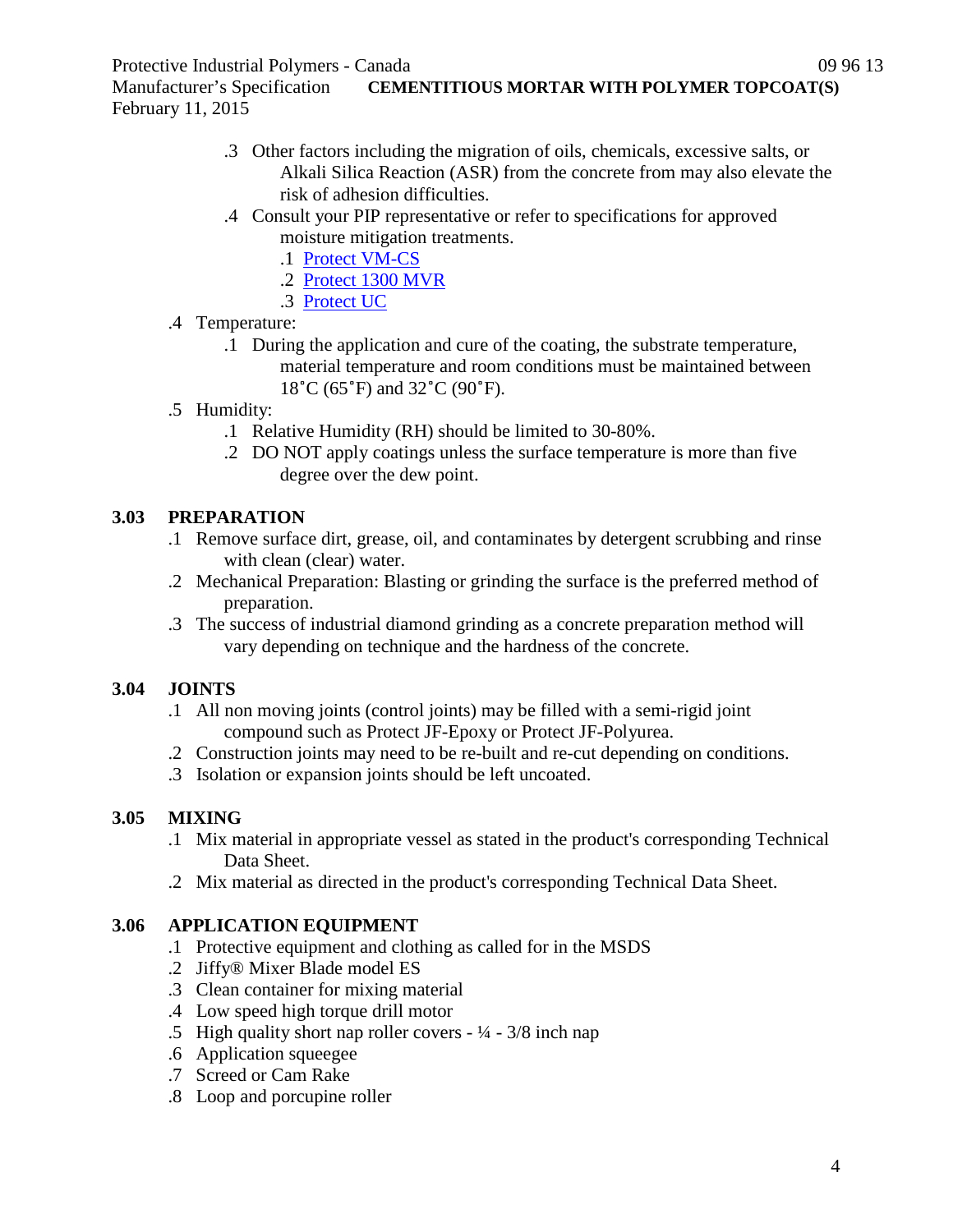Manufacturer's Specification **CEMENTITIOUS MORTAR WITH POLYMER TOPCOAT(S)** February 11, 2015

### **3.07 APPLICATION**

- .1 Protect Levelcast Cementicious Resurfacer
	- .1 Apply the properly mixed material to the substrate using a screed or cam rake. Level material with a loop roller and final roll with a porcupine roller.
- .2 Protect 1200-WR Moisture tolerant waterbased epoxy coating.
	- .1 Apply the properly mixed basecoat to the substrate using a notched squeegee and level uniformly with a non shed 3/8" roller.
- .3 Protect 2000 UR- urethane topcoat.
	- .1 Apply the properly mixed basecoat to the substrate using a notched roller pan and non shed 3/8" roller.
- .4 Tolerances:
	- .1 HangarSpec CM-P: ¼"

## **3.08 SPEADING RATE**

- .1 Cementicous Resurfacer- is applied at ¼" (6.41 SF/gal).
- .2 Moisture Tolerant Epoxy Base Coat is applied at 6 mils (267 SF/gal).
	- .1 The best practice is to measure and grid the floor to be sure of consistent application rate.
- .3 Urethane Top Coat is applied at 3.5-6 mils (267-458 SF/gal).
	- .1 The best practice is to measure and grid the floor to be sure of consistent application rate.
	- .2 Material applied at inconsistent thickness will result in a varied degree of gloss and texture.

### **3.09 CURING**

- .1 Allow the coating to cure (dry) for a minimum 24 hours after application at 24˚C (75˚F) and 50% RH before opening the floor to light traffic, allow more time for low temperatures and higher humidity or for heavier traffic.
- .2 Full coating properties mat take up to 7 days to develop.

# **3.10 REPAIR**

.1 Repair gouges, chip outs, and scratches as soon as possible to prevent moisture and chemical under cutting and permanent damage to the floor coating.

# **3.11 RECOAT**

- .1 Refer to appropriate product's Technical Data Sheet for recoat timetables and allowable recoat parameters as presented by the manufacturer.
- .2 If the re-coat window has expired, the prior cured coating surface must be sanded with 100 grit sand paper or sanding screen installed on a swing-type floor buffer.
- .3 Sand to a uniform dulled surface.
- .4 Remove all sanding debris with a vacuum and damp mop.
- .5 Scrub with detergent and rinse with clean (clear) water.
- .6 Surface must be dry before recoating.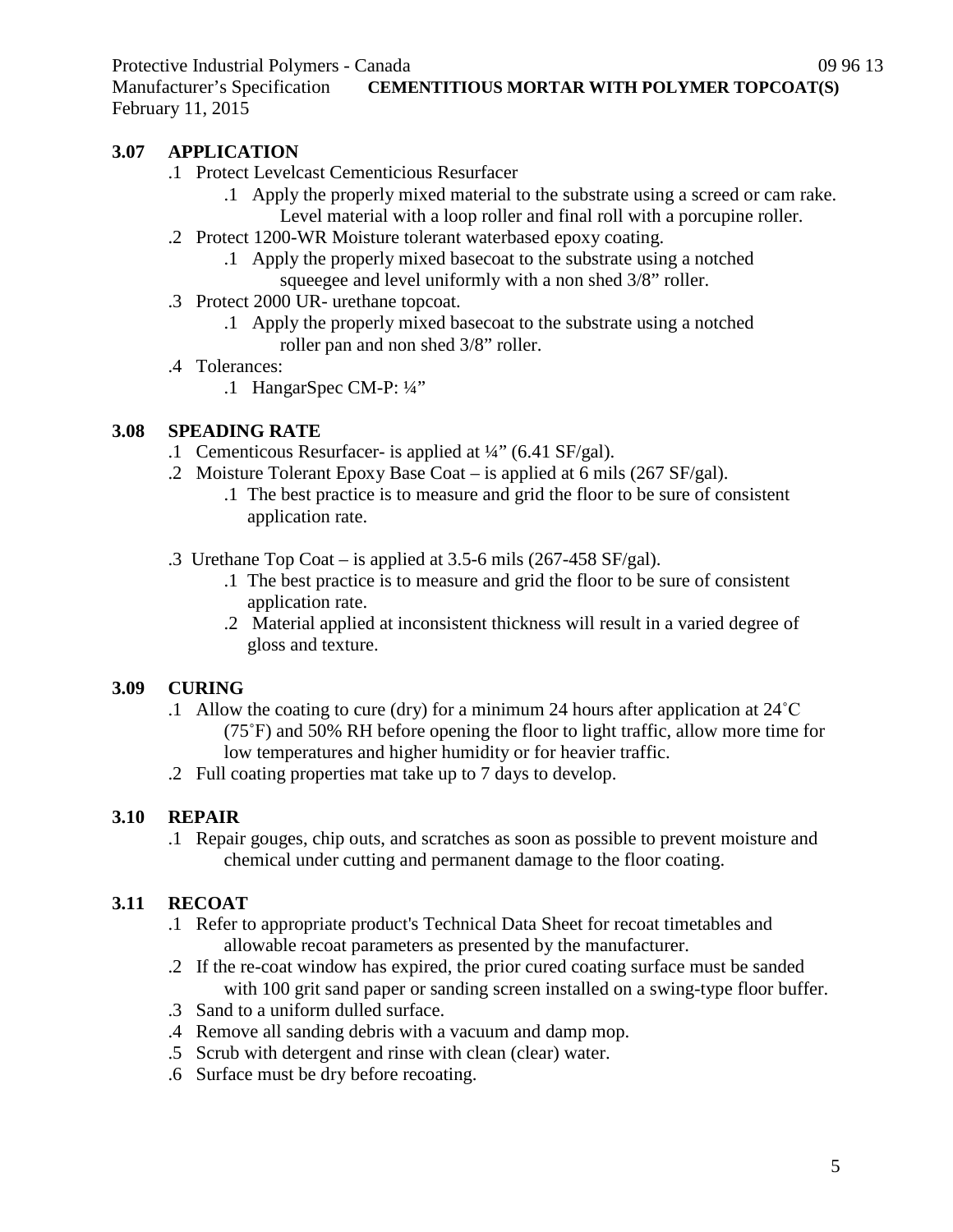Manufacturer's Specification **CEMENTITIOUS MORTAR WITH POLYMER TOPCOAT(S)** February 11, 2015

#### **3.12 SITE QUALITY CONTROL**

- .1 Site Tests and Inspections: per manufacturer's guidelines
- .2 Non-Conforming Work: remove immediately and dispose off site

#### **3.13 ADJUSTING**

.1 Permitted only upon manufacturer's approval in writing

#### **3.14 CLEANING**

- .1 Remove masking, draping, and other protection from adjacent surfaces.
- .2 Remove remaining materials and debris from job site and dispose of them according with local rules and regulations. Leave area in clean condition free of debris.

#### **3.15 CLOSEOUT ACTIVITIES**

- .1 Notify manufacturer of completion of installation
- .2 Forward operation and maintenance data to owner/owner's rep
- .3 Forward effective warranty date and information to owner/owner's rep

### **3.16 PROTECTION**

- .1 Pointed items or heavy items dropped on the floor may cause chipping or concrete pop out damage.
- .2 Plasticizer migration from rubber tires can permanently stain the floor coating.
- .3 If a rubber tire is planned to set on the floor for a long period of time, place a piece of acrylic sheet between the tire and the floor to prevent tire staining.
- .4 Rubber burns from quick stops and starts from lift trucks can heat the coating to its softening point causing permanent damage and marking.

### **3.17 MAINTENANCE**

- .1 Allow floor coating to cure at least one week before cleaning by mechanical means (IE: sweeper, scrubber, disc buffer).
- .2 Increased life of the floor will be seen with proper maintenance and will help maintain a fresh appearance of your new Protective Industrial Polymers floor.
- .3 Regularly sweep to avoid ground in dirt and grit which can quickly dull the finish, decreasing the life of the coating.
- .4 Spills should be removed quickly as certain chemicals may stain and can permanently damage the finish.
- .5 Only soft nylon brushes or white pads should be used on your new floor coating. Premature loss of gloss can be caused by hard abrasive bristle Polypropylene (Tynex®) brushes.
- .6 Heavy objects dragged across the surface will scratch all floor coatings. Avoid gouging or scratching the surface.